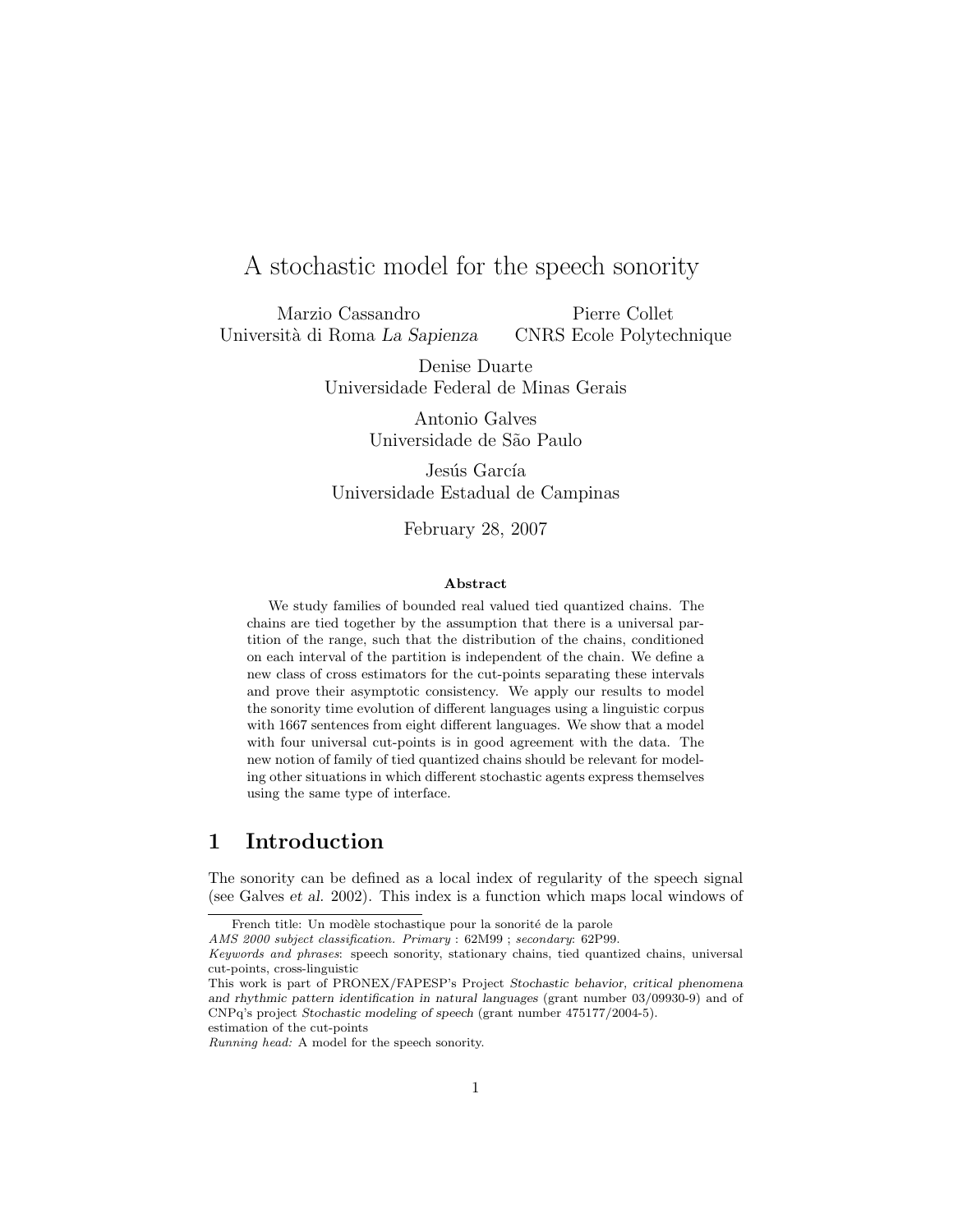the acoustic signal on the interval  $[0, 1]$ . This function assumes values close to 1 in the regions in which the signal presents a regular behavior characteristic of portions of the signal. In contrast, the function will assign values close to 0 to regions characterized by obstruency.

An exploratory analysis of a sample with 1667 sentences from 8 different languages shows that the time evolution of the sonority is quite regular in high level regions and displays strong variations below a certain level. This suggests the modeling of the sonority time evolution of a language by a stochastic quantized chain. Moreover, in this model the quantized chains corresponding to different languages are tied together by the assumption that the distribution of the sonority, conditioned on the fact that it belongs to a given region, is "universal", i.e. language independent. In particular the partition in regions of sonority is assumed to be language independent. In this model the specific features characterizing each language are expressed by the symbolic chain indicating in which region of sonority the process is at each time step.

This model is linguistically appealing. On one hand the universality of the sonority regions and the corresponding probability distributions mimics the fact that the physiological features of the speech production apparatus are common to all human beings and therefore are language independent. On the other hand the fact that the law of the underlying symbolic chain depends on the language accounts for the specific phonological features characterizing each particular language.

In order to implement the model we need to estimate the universal cutpoints separating the sonority regions. In the present paper we introduce a family of cross-linguistic estimators of the cut-points and prove their asymptotic consistency. As far as we know this is a new theoretical result.

Markov quantized chains have been recently considered in the statistical literature (cf. Bühlmann 1999, and references therein). However the notion of tied family of quantized chains seems to be new. It is noteworthy that in our model the embedded categorical chain is not assumed to be Markovian as it is usually done in the literature. Actually to prove our theoretical results we only need to assume that the categorical chain is stationary and ergodic.

The paper is organized as follows. In section 3 we present the linguistic data. In section 2 we introduce the notion of tied family of quantized chains, define a family of cross-linguistic estimators for the universal cut-points and prove their consistency. In section 4 we discuss the adequacy of a family of tied quantized chains with four cut-points to model the linguistic data. Final remarks and perspectives are presented in section 5. The proof of the mathematical results stated in section 2 is given in the appendix. The data sets and computer codes used in this paper can be obtained from the site www.ime.usp.br/∼tycho/prosody/sonority/quantized.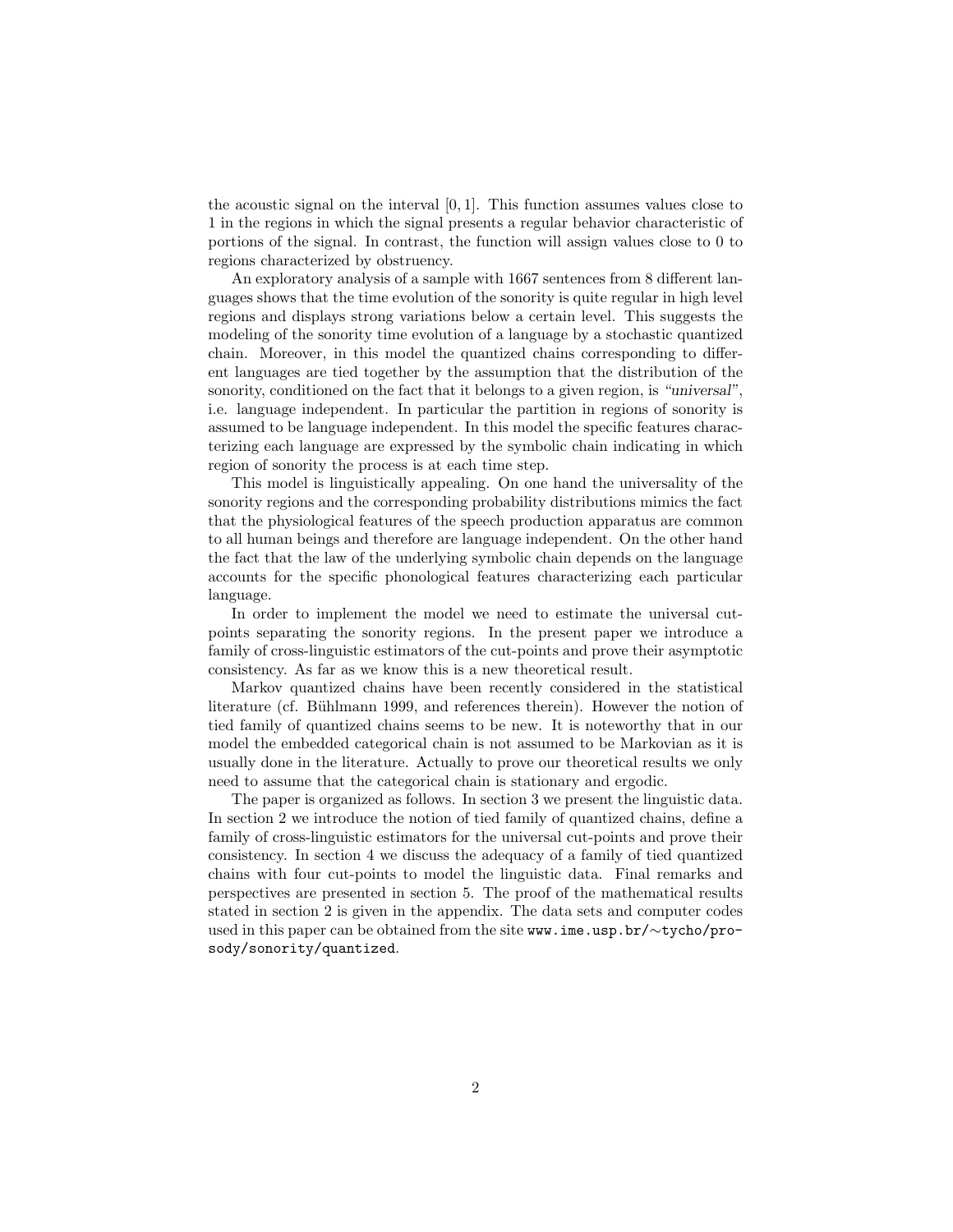### 2 Families of tied quantized chains

We will consider a family of stochastic processes  $\left\{ \left( S^l_t \right)_{t \in \mathbf{Z}} : l \in \mathcal{L} \right\}$  taking values in the interval [0, 1], where  $\mathcal L$  is a fixed but otherwise arbitrary set. We will assume that these processes are stationary and ergodic. They are tied together by the following assumption.

Assumption 1. There exist a positive integer  $N$  and an increasing sequence of cut-points  $c_0 = 0 < c_1 < \ldots < c_N < c_{N+1} = 1$  and  $N+1$  probability measures  $\pi_j$ ,  $j = 0, \ldots, N$ , such that the support of  $\pi_j$  is contained in the interval  $I_j = [c_j, c_{j+1}]$  and that at any time step t and for any  $l \in \mathcal{L}$  we have

$$
\mathbb{P}\left\{S_t^l \in B | S_t^l \in I_j\right\} = \pi_j(B) ,\tag{1}
$$

where  $B$  is any Borel subset of  $[0, 1]$ .

We stress the fact that by assumption, the cut-points  $c_i$  and the probabilities  $\pi_j, j = 0, \ldots, N$  are independent of l. In our linguistic application  $\mathcal L$  will be discrete and will represent a set of natural languages. The intervals  $I_i$  will represent regions of different sonority levels.

We introduce the chain  $(X_t^l)_{t\in\mathbf{Z}}$  taking values in the finite alphabet  $\mathcal{A} =$  $\{0, \ldots, N\}$  and defined by

$$
X_t^l = j \quad \text{if} \quad S_t^l \in I_j \; .
$$

The assumptions on  $(S_t^l)$  imply that the chains  $(X_t^l)$  are stationary and ergodic. We introduce the shorthand notation

$$
p^{l}(j) = \mathbb{P}\left\{X_t^l = j\right\}.
$$

Let  $w : [0, 1] \rightarrow [0, 1]$  be a continuous and strictly increasing function with  $w(0) = 0$ . Given a couple l and l' of different elements of  $\mathcal{L}$ , we define

$$
W^{l,l'}(r) = w(|F^l(r) - F^{l'}(r)|), \qquad (2)
$$

where  $F^l(r) = \mathbb{P}\left\{S_t^l < r\right\}$ .

**Proposition 1.** Under Assumption 1, assume that each probability  $\pi_i$  has no atom and that its support is the full interval  $I_j$ . If  $p^l(j) \neq p^{l'}(j)$  for any  $j \in$ A, then for any continuous and strictly increasing function w vanishing at the origin, the function  $W^{l,l'}(\cdot)$  has a global maximum which is attained at one of the cut-points. In particular, if  $N = 1$ , then the function  $W^{l,l'}$  is unimodal and its maximum is attained at  $c_1$ .

For simplicity, from now on we will assume that this global maximum is unique and will denote by  $c^{l,l'}$  the cut-point where the global maximum of the function  $W^{l,l'}$  is attained.

Proposition 2. Under the same assumptions as in Proposition 1, each interval between two zeros of the function  $W^{l,l'}$  contains at least one cut-point.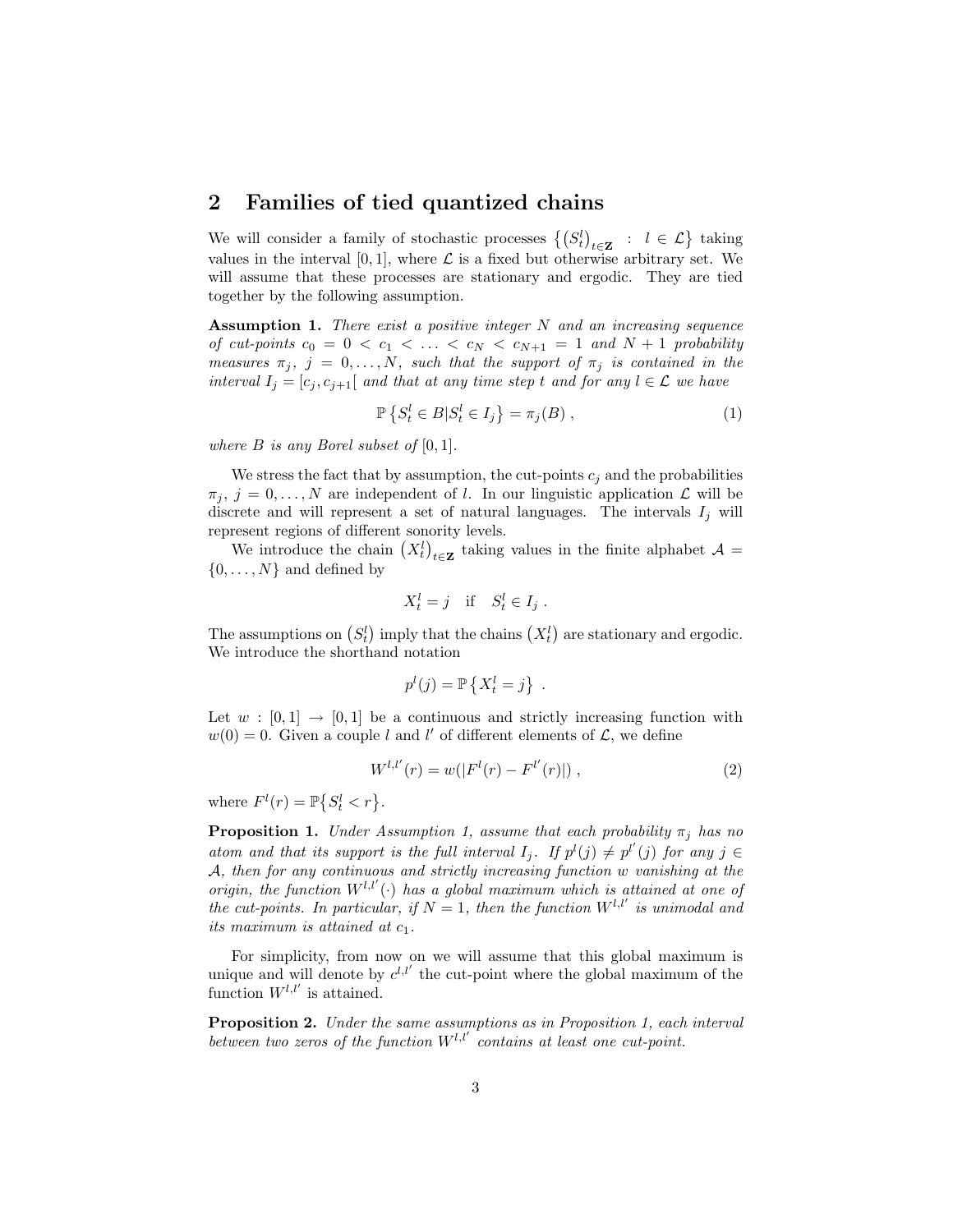The reader should note that by definition the function  $W^{l,l'}$  has at least zeros at the end points  $r = 0$  and  $r = 1$ .

Propositions 1 and 2 suggest an estimation strategy for the cut-points. First we introduce the empirical counterpart of the function  $W^{l,l'}$ . For  $T \geq 1, r \in$ [0, 1] and any pair of samples  $S_1^l, \ldots, S_T^l$  and  $S_1^{l'}, \ldots, S_T^{l'}$ , we define

$$
\widehat{W}_T^{l,l'}(r) = w(|\widehat{F}_T^l(r) - \widehat{F}_T^{l'}(r)|),
$$

where

$$
\widehat{F}_T^l(r) = \frac{1}{T} \sum_{t=1}^T \mathbf{1} \{ S_t^l \le r \},
$$

and similarly for  $\widehat{F}_T^{l'}$ . We define the estimator  $\widehat{c}_T^{l,l'}$  of  $c^{l,l'}$  by

$$
\widehat{c}_T^{l,l'} = \inf \left\{ v \in [0,1] \middle| \widehat{W}_T^{l,l'}(v) = \sup_r \widehat{W}_T^{l,l'}(r) \right\} .
$$

The idea is to define the estimator as the argument of the maximum of  $\widehat{W}^{l,l'}_T$ . However the fact that the function  $\widehat{W}^{l,l'}_{T}$  is piecewise constant makes it necessary to specify which point is chosen in the interval where the maximum is attained. The following theorem states that  $\hat{c}_T^{l,l'}$  provides an asymptotically consistent estimator for  $c^{l,l'}$ .

Theorem 1. Under the same assumptions as in Proposition 1, for any continuous and strictly increasing function w vanishing at the origin,  $\hat{c}_T^{l,l'}$  converges almost surely to  $c^{l,l'}$ , as  $T \to +\infty$ .

Theorem 1 allows us to estimate one of the cut-points. When  $N \geq 2$ , a natural idea would be to repeat the procedure conditioned to each subinterval  $[0, c^{l,l'}]$  and  $[c^{l,l'}, 1]$ . By repeating this procedure iteratively one can hope to identify successive cut-points. A difficulty with a direct application of this idea is that the estimator  $\bar{c}$  fluctuates around the true value. Therefore, it is better to consider the maxima of the empirical conditional functions  $\widehat{W}^{l,l'}_T(r | [a_i, b_i])$ where the open intervals  $(a_i, b_i)$  form a covering of  $(0, 1)$ .

Formally we define the conditional functions  $\widehat{W}^{l,l'}_T(r | (a_i, b_i))$  as follows. Let

$$
\widehat{F}_T^l(r | (a_i, b_i)) = \frac{\sum_{t=1}^T \mathbf{1}\{a_i < S_t^l \leq r\}}{\sum_{t=1}^T \mathbf{1}\{S_t^l \in (a_i, b_i)\}}.
$$

This function is an estimator of

$$
F^{l}(r | (a_{i}, b_{i})) = \mathbb{P}\left\{ a_{i} < S_{t}^{l} \leq r | S_{t}^{l} \in (a_{i}, b_{i}) \right\}
$$

.

One then constructs as above the corresponding empirical conditional function  $\widehat{W}^{l,l'}_{T}(r \mid (a_i, b_i)),$  and applies Theorem 1 to determine a cut-point inside the interval  $(a_i, b_i)$  if any.

The procedure is applied iteratively, refining the intervals  $(a_i, b_i)$  until we only get spurious maxima produced by the fluctuations of the empirical distributions. We shall return to the question of how many times one should iterate this procedure in the final section.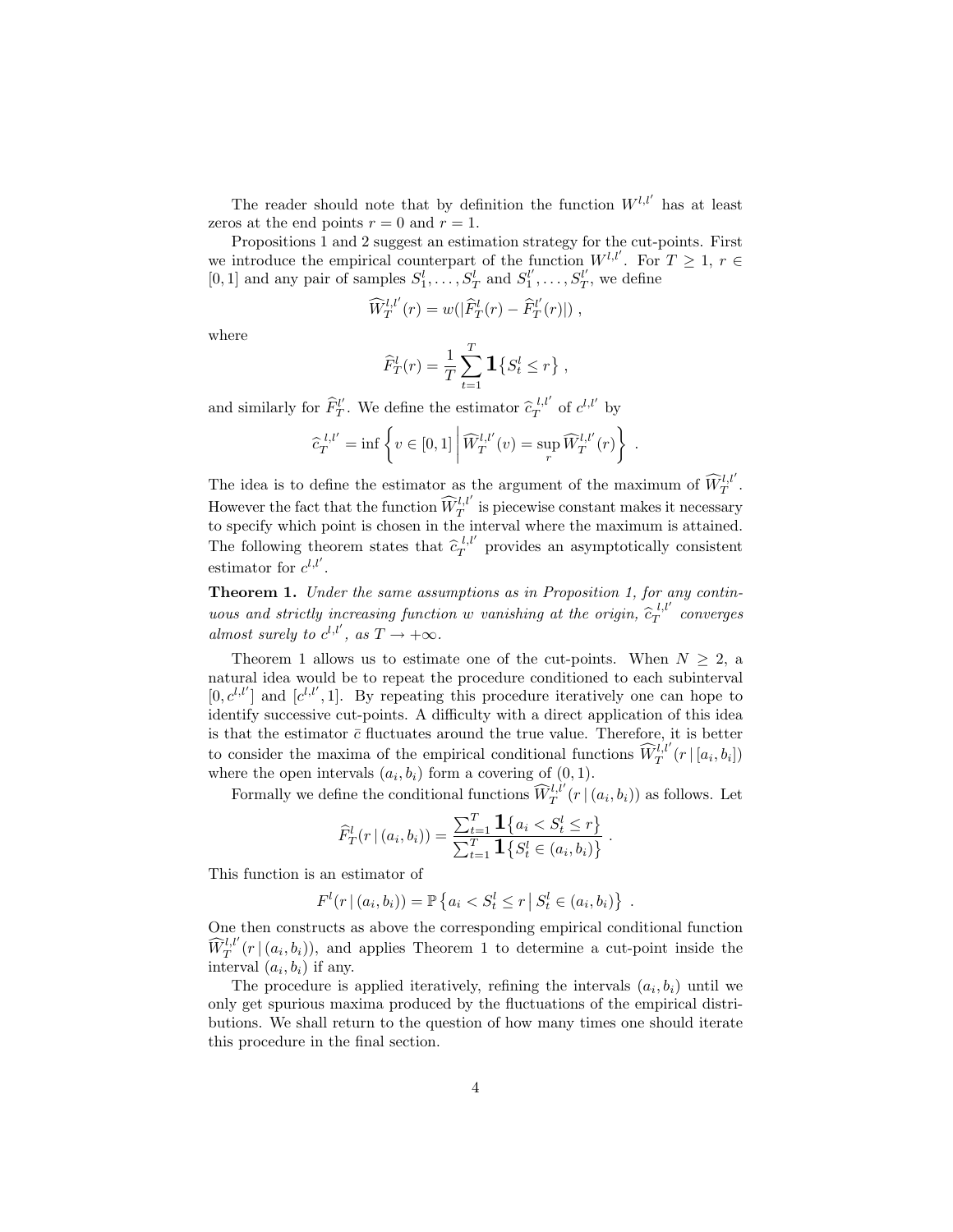### 3 The data

In Galves et al. (2002) an index of local regularity of the speech signal was introduced under the name of sonority. This is a mapping of the spectrogram of the acoustic signal into a function of time taking values in the interval [0, 1]. At each time step we compute the relative entropy between neighboring normalized columns of the spectrogram. A local average of these relative entropies is then mapped through a fixed decreasing function to define the current value of the sonority.

The definition of the sonority is motivated by the fact that regular patterns characteristic of sonorant spans typically will correspond to sequences of probability measures which are close in the sense of relative entropy. Therefore if the window around time t covers a region of the acoustic signal which is regular, and therefore sonorant, then  $S_t$  will be close to 1. In contrast, regions in which the acoustic signal present a chaotic behavior, for instance regions corresponding to stop consonants, will correspond to intervals in which  $S_t$  will assume values close to 0, with important variations.

We refer the reader to Galves et al. (2002) for a linguistically motivated presentation of the sonority, to Cros et al. (2005) for a discussion of the relation between the sonority and the intra-oral pressure and to Cuesta et al. (2006) addresses the problem of rhythmic classification of languages using the sonority and the projected Kolmogorov-Smirnov test. As an example, Figure 1 shows the synchronized time evolutions of the pressure (top), of the spectrogram (middle) and of the sonority (bottom) for a piece of a Japanese sentence.



Figure 1: Graphs of the acoustic signal (top), spectrogram (middle) and sonority (bottom) for a Japanese utterance. The horizontal axis represents time.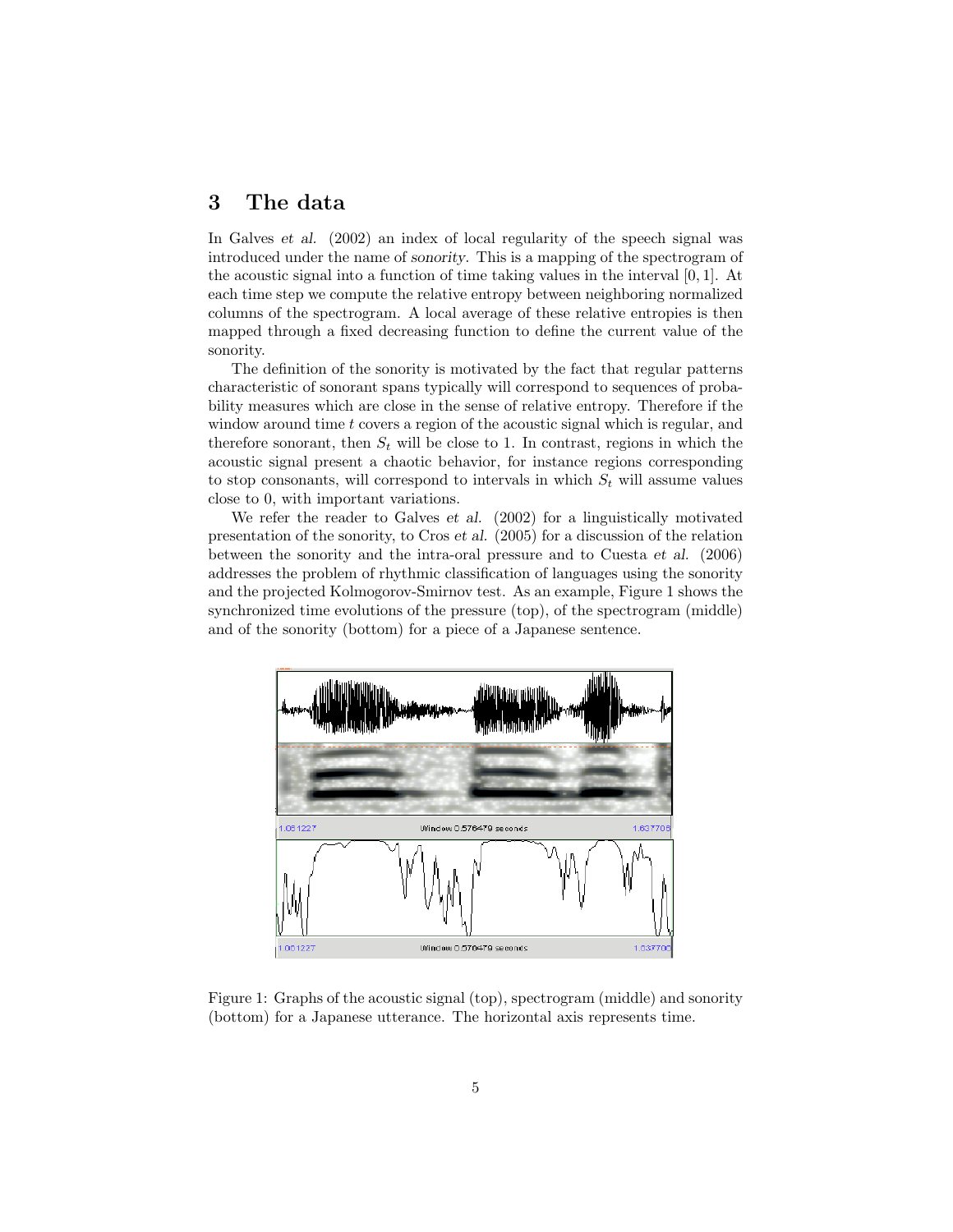The spectrograms used in the present analysis were produced by the software Praat (www.praat.org). The computations of the sonority from the spectrogram and some basic statistics were carried out using the Free software Piccolo developed by Jesus Garcia.

The data we use in the present analysis come from two multi-lingual corpora belonging to the Laboratoire de Sciences Cognitives et Psycholinguistique  $(EHESS/CNRS)$ . The first one was originally recorded by Nazzi et al. (1998), with sentences from Dutch, English, French, Italian, Japanese and Spanish. The second one, with sentences in Catalan and Polish, was recorded to be used in the paper by Ramus et al. (1999). The whole corpus consists of sentences recorded by 4 female native speakers of each language, each speaker reading around 50 sentences, controlled with respect to the number of syllables (from 15 to 21), with in total 1667 sentences. The sentences were read in a soundproof booth, were low-pass filtered and digitized at 16 kHz and recorded directly in the hard disk.

An inspection of the corpus shows the same type of behavior for the sonority across languages, namely quite regular time evolutions in the upper sonority region and displaying strong variations below a certain level as exemplified by the time evolution at the bottom of figure 1. It is linguistically appealing to interpret these similarities across languages as an expression of the fact that the physiological features of the speech apparatus are common to all human beings and therefore are language independent. The specific features discriminating different languages should be expressed only in the law of the symbolic chain indicating in which region of the interval [0, 1] the sonority is at each time step.

The above considerations motivate the introduction of the notion of family of tied quantized chains in the next section.

#### 4 A model for the speech sonority

Let  $\mathcal L$  denote the set of 8 languages under consideration. For each  $l \in \mathcal L$ , denote by  $\mathcal{U}_l$  the set of recorded sentences from language l in the corpus. It will be convenient to use the representation

$$
\mathcal{U}_l = \{(l,i): i = 1,\ldots,n_l\},\,
$$

where  $(l, i)$  denotes the i<sup>th</sup> recorded sentences of language l in the corpus and  $n_l$  is the total number of recorded sentences of language l.

Denote by  $(S_t^{(l,i)})$  the sonority time evolution of sentence  $(l, i)$ . We assume that the sonority time evolutions corresponding to the different sentences  $(l, i) \in$  $\mathcal{U}_l$  are independent realizations of the same stochastic process  $(S_t^l)$ . We will assume that these processes are stationary and ergodic.

In order to fit a family of tied quantized chains to the linguistic corpus described above, is necessary first to estimate the cut-points using Theorem 1.

Let us start with a descriptive analysis of the set of maxima of the functions  $\widehat{W}^{l,l'}_{T}$ , for all 28 possible distinct choices of the languages l and l'. In what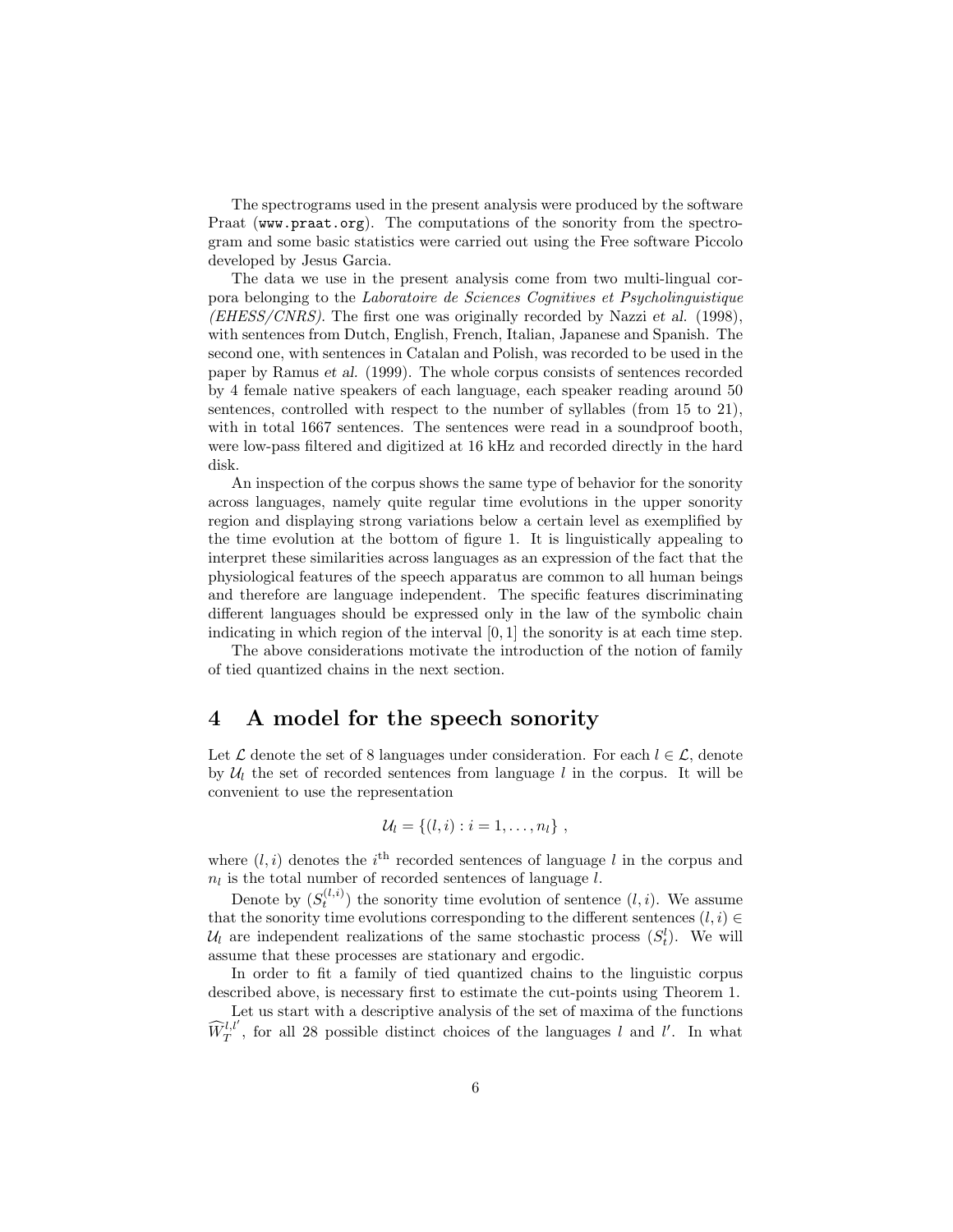follows, in the definition of  $\widehat{W}^{l,l'}_{T}$  we will take  $w(x) = x$ . To obtain these functions, the empirical distribution  $\widehat{F}_T^l$  were calculated using the entire set  $\mathcal{U}_l$ of sentences from each language  $l \in \mathcal{L}$ , with the formula

$$
\widehat{F}_T^l(r) = \frac{\sum_{i=1}^{n_l} \sum_{t=1}^{T_{(l,i)}} \mathbf{1}\left\{S_t^{(l,i)} \le r\right\}}{\sum_{i=1}^{n_l} T_{(l,i)}},\tag{3}
$$

where  $T_{(l,i)}$  denotes the length of sentence  $(l,i)$  and  $T = \sum_{i=1}^{n_l} T_{(l,i)}$ . The complete set of 28 graphs can be obtained at the web address www.ime.usp.br/ $\sim$ tycho/prosody/sonority/quantized.

Figures 2, 3,4 and 5 present the graphs of  $\widehat{W}^{l,l'}_{T}$ , with  $w(x) = x$ , for the pairs of languages (Catalan, English), (Polish, Spanish), (English, Japanese) and (Italian, Japanese), respectively.



Figure 2: Graph of the function  $\widehat{W}^{l,l'}_{T}$  with  $l =$  Catalan and  $l' =$  English.



Figure 3: Graph of the function  $\widehat{W}_T^{l,l'}$  with  $l =$  Polish and  $l' =$  Spanish.

Visual inspection of these graphs suggests the existence of at least four cutpoints. Indeed, graph 2 shows two maxima attained near 0.44 and near 0.94.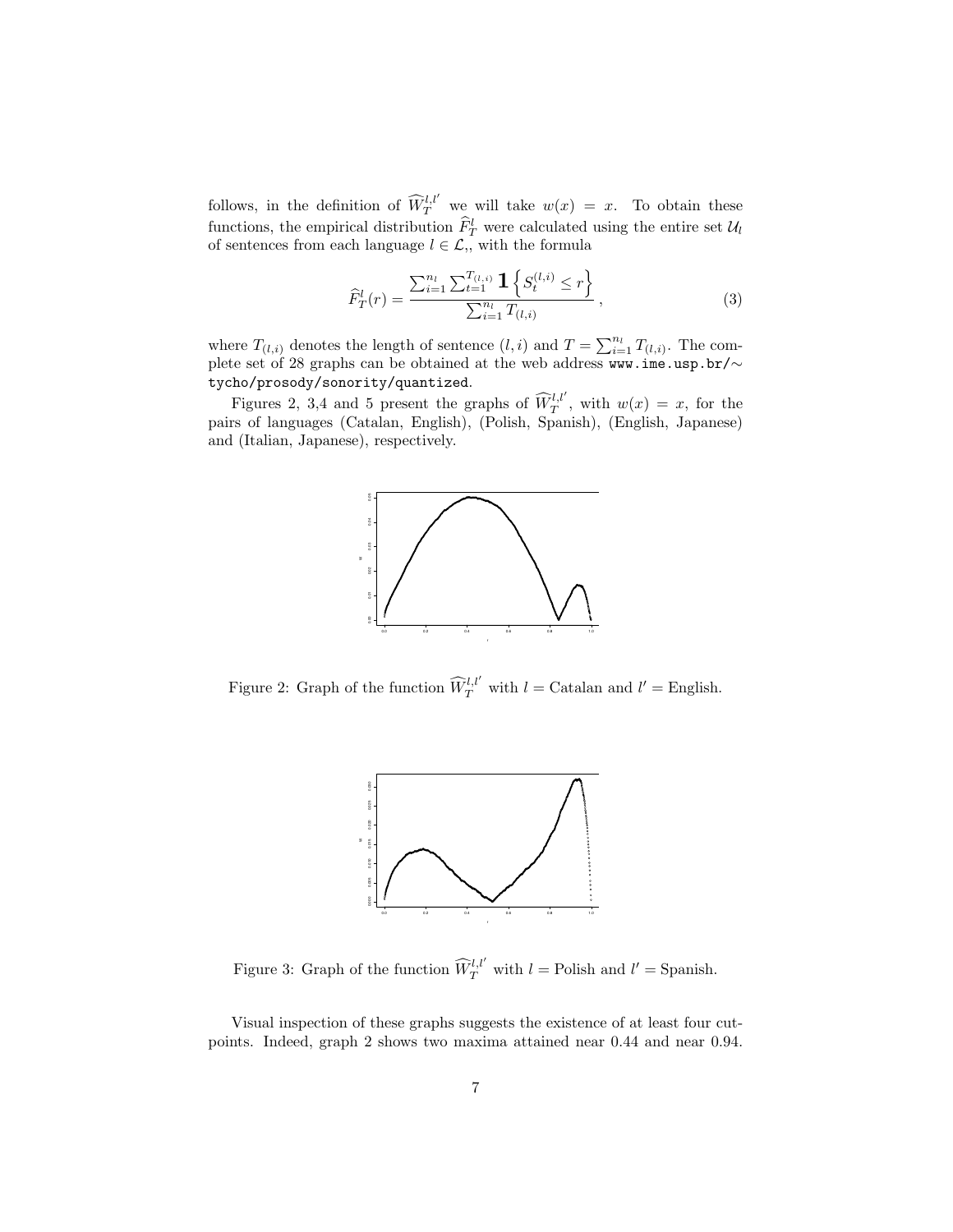

Figure 4: Graph of the function  $\widehat{W}_{T}^{l,l'}$  with  $l =$  English and  $l' =$  Japanese.



Figure 5: Graph of the function  $\widehat{W}^{l,l'}_{T}$  with  $l =$  Italian and  $l' =$  Japanese.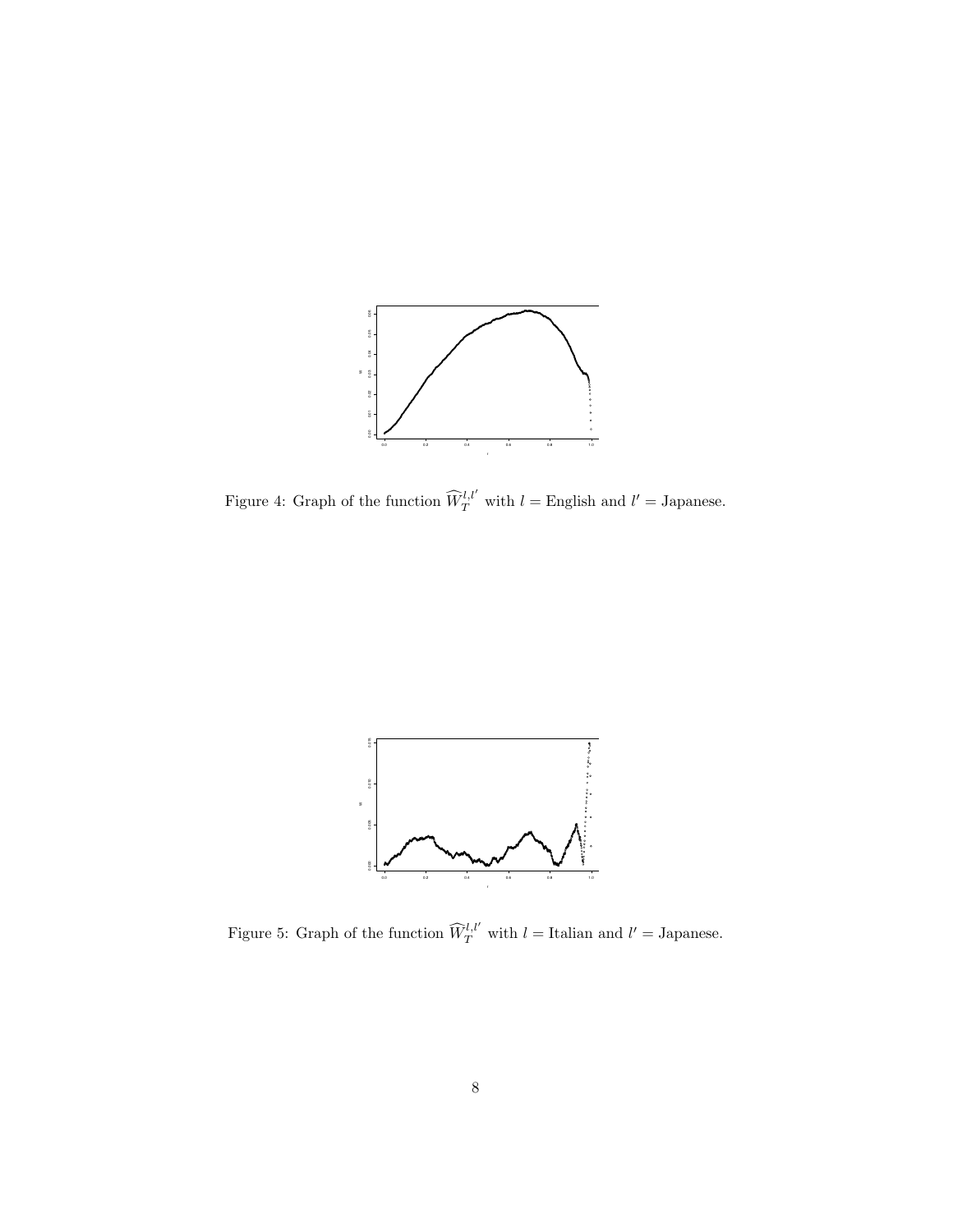The last cut-point reappears in graph 3 which indicates also the existence of a third cut-point near 0.2. Graph 4 suggests the existence of a fourth cutpoint in the neighborhood of 0.68. Finally the graph corresponding to the pair (Italian, Japanese) is compatible with the existence of the four cut-points suggested by the previous graphs. However, the scale of this last graph is about ten times smaller than the scale of most graphs, as exemplified by the above mentioned. This could indicate that the probability distributions  $p^{l}(\cdot)$  and  $p^{l'}(\cdot)$  for  $l =$  Italian and  $l' =$  Japanese are similar.

Something new appears in graph 6 which suggests the existence of another cut point near 0.05. This seems to be a spurious maximum, produced by an insufficient number of points of small sonority in the sample of French sentences. Indeed the probability of visiting the region of very small sonority is smaller in French sentences than in English sentences (cf. Galves et al. 2002). The same effect may occur at the other extremity of the interval as exemplified in graph 5, corresponding to the pair (Italian, Japanese). We will return to this point in section 5.



Figure 6: Graph of the function  $\widehat{W}_T^{l,l'}$  with  $l =$  English and  $l' =$  French

It turns out that these graphs are representative of the entire set of 28 graphs, in the sense that they show all cut-points, all shapes, and also the few spurious maxima appearing in the other graphs.

To see how the cut-point estimators fluctuate we will use a bootstrap procedure. For each  $l \in \mathcal{L}$ , let  $\xi_i^{l,b}, i = 1, \ldots, n, b = 1, \ldots, B$  be random variables uniformly distributed in  $\{1, \ldots, n_l\}$ , where B is a suitable positive integer. Assume that the random variables  $\xi_i^{l,b}$  are independent. With these random indexes we will construct the bootstrap samples  $\{\mathcal{U}_l^{b^*}, l \in \mathcal{L}\}, b = 1, \ldots, B$ , defined by

$$
\mathcal{U}_l^{b^*} = \{(l, \xi_i^b) : i = 1, \dots, n\}.
$$

We apply to the bootstrap samples the iterative procedure described at the end of section 2. We used the following covering

$$
\{(0,0.3), (0.3,0.55), (0.55,0.8), (0.8,1), (0.2,0.4), (0.4,0.7), (0.7,0.9)\}.
$$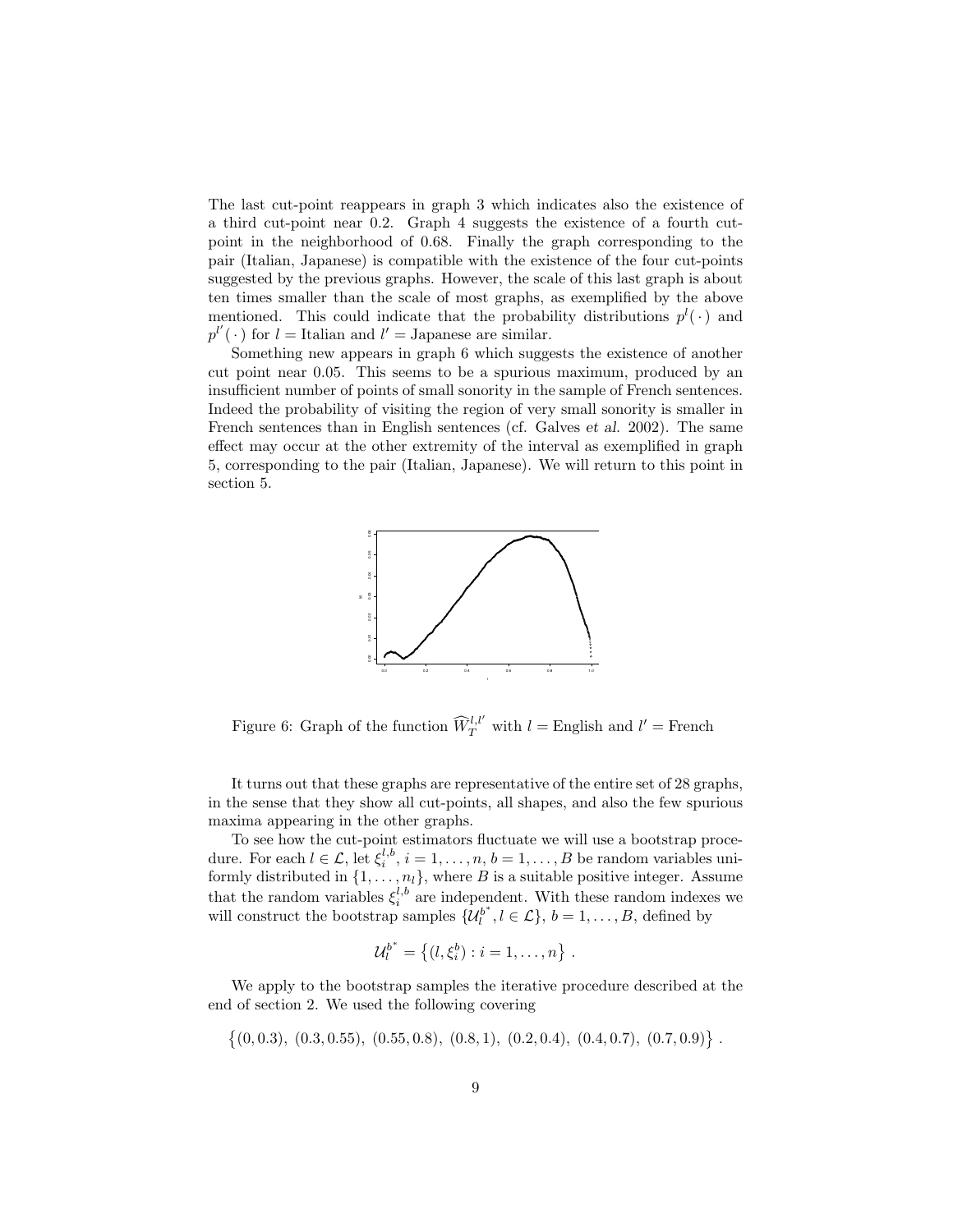The cut-points are estimated as follows. In each bootstrap sample we identify the point where the maximum is attained in each interval of the covering (if any). This allows us to identify four clusters of points. The corresponding cut-point is estimated by the median of the cluster

Table 1 summarizes the results obtained with  $n = 50$  and for B taking successively the values 100, 200 and 300. The first column gives the value of B used in the estimation. The second column gives the index of the cut-point considered. The third column shows the estimated values for the cut-points. The fourth and fifth columns give the interquartile distance  $(q_3^* - q_1^*)$  and the standard deviation respectively for each cut-point.

| B          | cut-point index | estimated cut-point | $q_3^* - q_1^*$ | standard deviation |
|------------|-----------------|---------------------|-----------------|--------------------|
| 100        |                 | 0.187               | 0.046           | 0.038              |
|            | 2               | 0.448               | 0.053           | 0.034              |
|            | 3               | 0.672               | 0.069           | 0.047              |
|            | 4               | 0.930               | 0.016           | 0.024              |
| <b>200</b> |                 | 0.191               | 0.047           | 0.040              |
|            | 2               | 0.456               | 0.063           | 0.038              |
|            | 3               | 0.680               | 0.062           | 0.045              |
|            | 4               | 0.932               | 0.015           | 0.025              |
| 300        |                 | 0.191               | 0.049           | 0.041              |
|            | $\overline{2}$  | 0.456               | 0.050           | 0.034              |
|            | 3               | 0.673               | 0.067           | 0.042              |
|            | 4               | 0.932               | 0.014           | 0.024              |

Table 1: Estimated cut-points, interquartile distances and standard deviations obtained using bootstrap samples with  $B = 100, 200$  and 300.

We observe that both the interquartile distances and the standard deviations in each cluster are much smaller than the distance between consecutive cutpoints. These results are therefore compatible with the existence of four cutpoints which moreover are universal since the same cut-points point appear for different pairs of languages.

### 5 Discussion

In the present paper we introduced the notion of family of tied quantized chains. Even though our original motivation comes from Linguistics, we believe that this could be useful in other fields to model phenomena in which different stochastic agents are constrained to act in the same environment.

The use of tied quantized chains to model the sonority of a set of languages is new. The evidence for our model came from a linguistic corpus which as far as we know has never been entirely submitted to a statistical analysis. Previously, only a small subset with 20 sentences from 8 languages selected from the original Nazzi et al. corpus together with the additional sentences in Catalan and Polish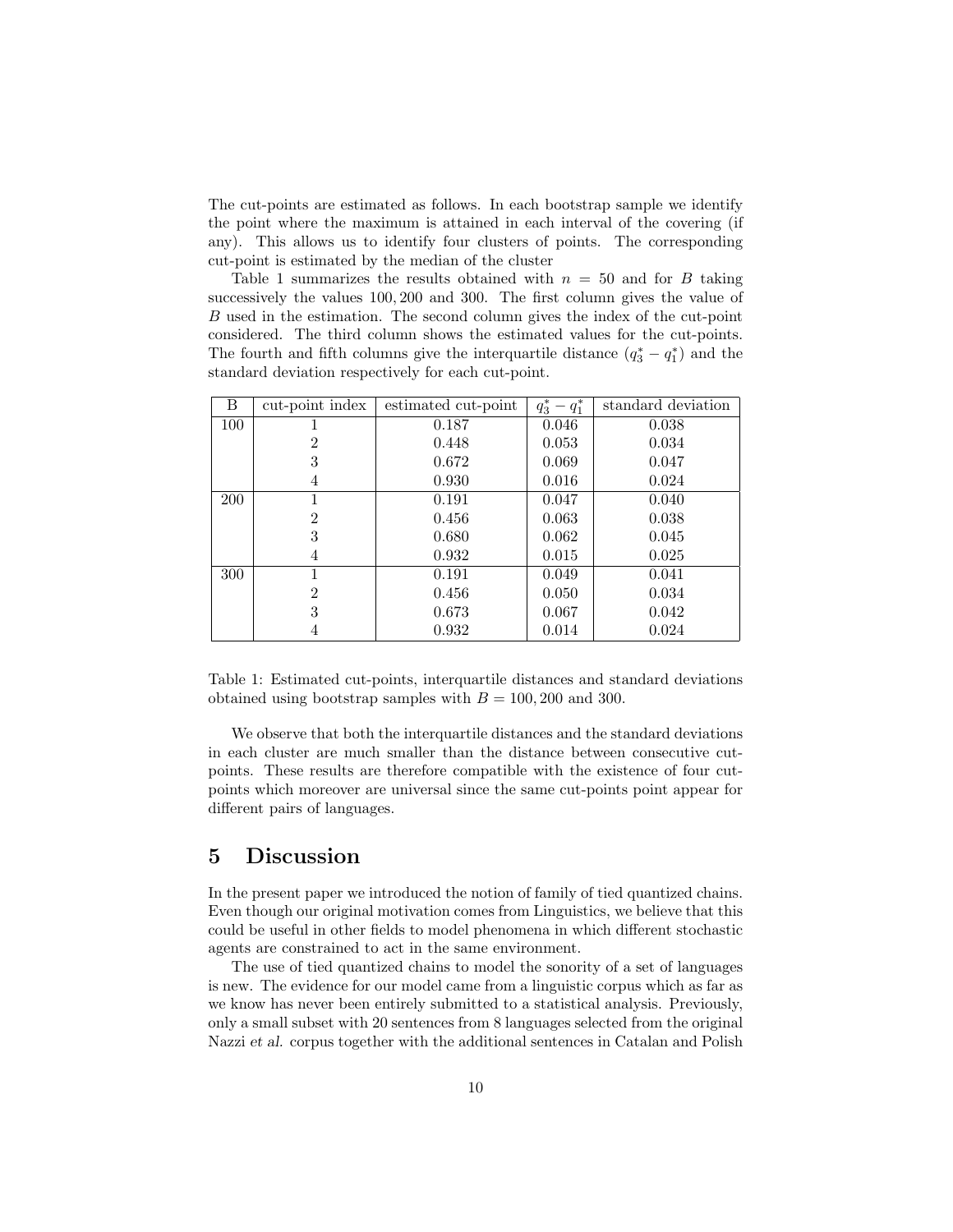was used in the descriptive analysis performed in Ramus et al. (1999). An inferential analysis of this restricted corpus was given in Duarte et al. (2001). The basis of this analysis was a probabilistic model for the lengths of successive consonantal intervals, represented as independent and identically distributed gamma random variables. This inferential study showed that a model with three different variances for the gamma distributions, one for Dutch, English and Polish, a second one for Catalan, French and Spanish and a third one for Japanese, was compatible with the data as suggested by the original descriptive analysis given in Ramus et al. (1999).

The notion of sonority considered here was introduced in Galves et al. (2002) as a tool to discriminate between rhythmic classes of languages. The goal was to reproduce in an entirely automatic way, with no need of previous hand labeling, the remarkable empirical results obtained by Ramus, Nespor and Mehler (1999). While remaining close to the spirit of Ramus *et al.* (1999), this new approach avoids the linguistic difficulties associated to the definition of the statistic parameters considered in Ramus et al. (1999) and in Duarte et al. (2001). For a discussion of this issue we refer the interested reader to Galves et al. (2002) and to Ramus (2002).

The choice of the value 2.5 for the free parameter appearing in the definition of the sonority was guided by empirical considerations. In fact this is the value which seems to reproduce in a more clear way the three clusters of languages suggested by the empirical analysis presented in Ramus et al. (1999) .

The idea that the the time evolution of the sonority of different languages is well described by a family of tied quantized chains is linguistically appealing. To fully support this intuition we should go one step further in the statistical analysis and to address the question of the universality of the conditional distribution of the sonority in each interval  $\hat{I}_j = [\hat{c}_j, \hat{c}_{j+1}],$  for  $j = 0, \ldots, 4$ . This issue seems to require a larger linguistic corpus with longer tokens of speech. Indeed the sonority seems to have important time correlations at least inside each vocalic and consonantal interval. This could explain the large fluctuations we found in the empirical conditional distributions of the sonority, making it difficult to draw any conclusion concerning this issue with the present corpus.

A natural statistical question arises from our approach, namely the estimation of the number of cut-points. This issue can probably be treated by using a minimum description length principle like BIC (see, for instance Barron, Rissanen and Yu 1998). For isolated quantized chains, a preliminary step in this direction has been suggested in Bühlmann 1999 using the AIC. To implement this approach it is necessary to estimate the likelihood of a sample, and this requires extra conditions on the law of the process. This is outside the scope of the present paper.

The framework considered here is much less restrictive than the one usually found in the recent literature on quantized chains which assumes that the embedded chain is Markov of finite order, together with an independence assumption for the values of the process conditioned on the values of the embedded chain (see Bühlmann 1999). Indeed, to prove Theorem 1, besides Assumption 1, we only assume that for each fixed l, the process  $(S_t^l)$  is stationary and ergodic.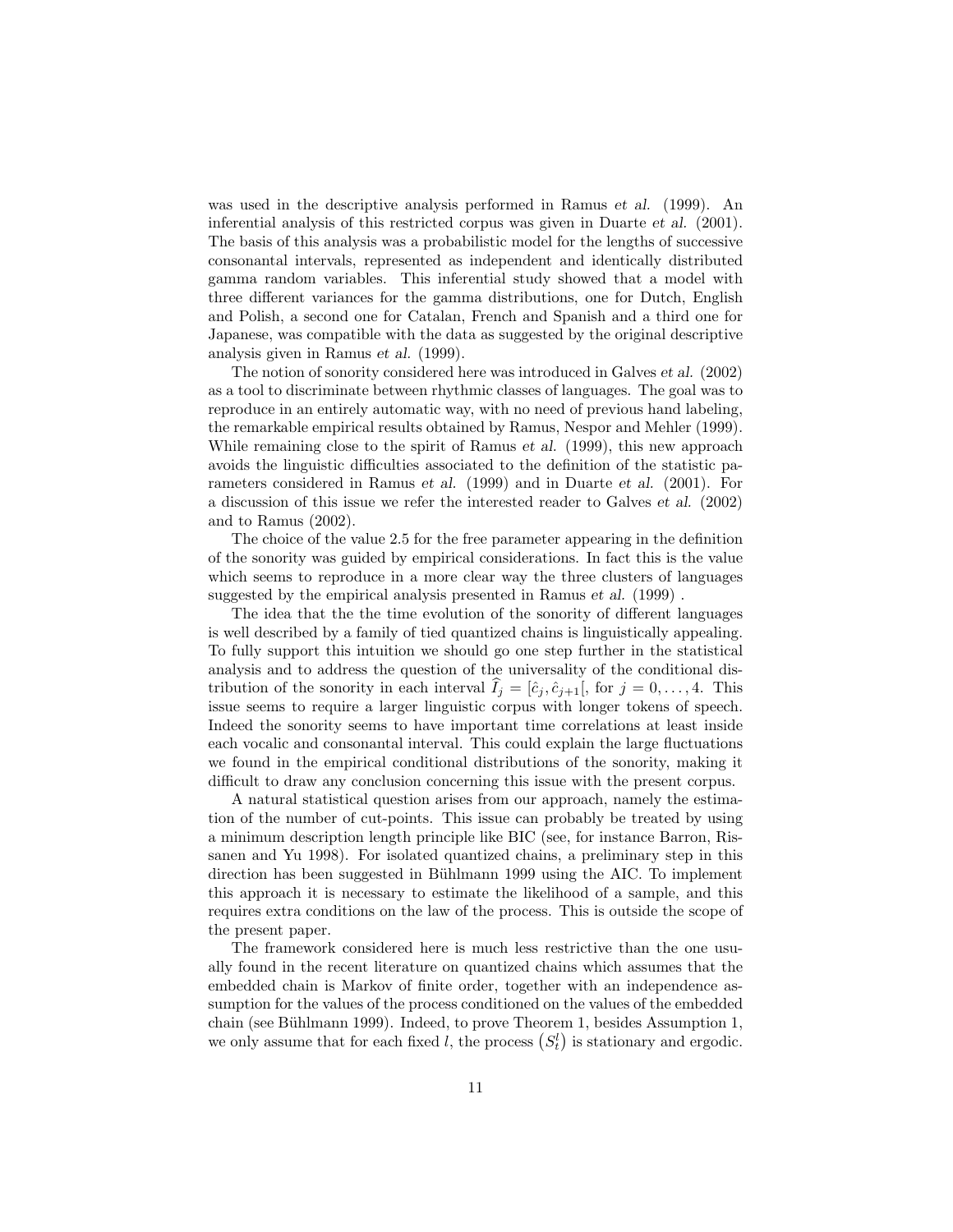Our model relies on the idea that all the linguistically relevant information is carried by the symbolic chains underlying the sonority time evolution. In particular, the most important linguistic question of the existence of rhythmic classes should be decided using only the properties of the symbolic chains. This issue will be treated in a subsequent paper.

## A Proofs

In this appendix we give the proofs of the mathematical results stated in section 2. The following lemma will appear in all the proofs.

**Lemma 1.** Under the same assumptions as in Proposition 1, the function  $F^l$  –  $F^{l'}$  is strictly monotone in each interval  $I_j$ ,  $i = 0, \ldots, N$ .

**Proof of Lemma 1.** We first observe that for  $r \in ]c_i, c_{i+1}|, j = 0, \ldots, N$ , we have

$$
F^{l}(r) = \sum_{k=0}^{j-1} p^{l}(k) + p^{l}(j) \pi_{j}([0, r]),
$$

where for  $j = 0$  the first term is absent, and a similar formula holds for  $F^{l'}(r)$ . Therefore, for  $r \in ]c_i, c_{i+1}[$  we obtain

$$
F^{l}(r) - F^{l'}(r) = \sum_{k=0}^{j-1} (p^{l}(k) - p^{l'}(k)) + (p^{l}(j) - p^{l'}(j)) \pi_{j}([0, r]) .
$$

Since we assumed  $p^{l}(j) \neq p^{l'}(j)$ , for any  $j \in A$ , we conclude that  $F^{l}(r) - F^{l'}(r)$ is monotone on each interval of the partition of the interval  $[0, 1]$  with endpoints  $0 = c_0 < c_1 < \ldots < c_N < c_{N+1} = 1.$ 

**Proof of Proposition 1.** The function  $F^l - F^{l'}$  is continuous and vanishes at the boundaries  $r = 0$  and  $r = 1$ . Moreover, the hypothesis  $p^{l}(j) \neq p^{l'}(j)$ , for any  $i \in \mathcal{A}$ , implies that  $F^l - F^{l'}$  is not identically zero. Therefore it has a maximum and a minimum and at least one of them is not zero.

Lemma 1 implies that any non zero maximum or minimum of the function  $F^{l} - F^{l'}$  is a cut-point. Therefore any maximum of the function  $W^{l,l'} =$  $w(|F^{l} - F^{l'}|)$  is also a cut-point.  $\blacksquare$ 

**Proof of Proposition 2.** If the unique zeros of  $\widehat{W}_T^{l,l'}$  are the boundaries  $r = 0$ and  $r = 1$ , then the result follows from Proposition 1. Let us now suppose that there exists  $\bar{r} \in (0, 1)$ , such that

$$
\widehat{W}^{l,l'}_{T}(\bar{r}) = w(|F^l(\bar{r}) - F^{l'}(\bar{r})|) = F^l(\bar{r}) - F^{l'}(\bar{r}) = 0.
$$

By Lemma 1 the difference function  $F^{l} - F^{l'}$  is strictly monotone between two consecutive cut-points. Therefore, such interval can contain at most one zero of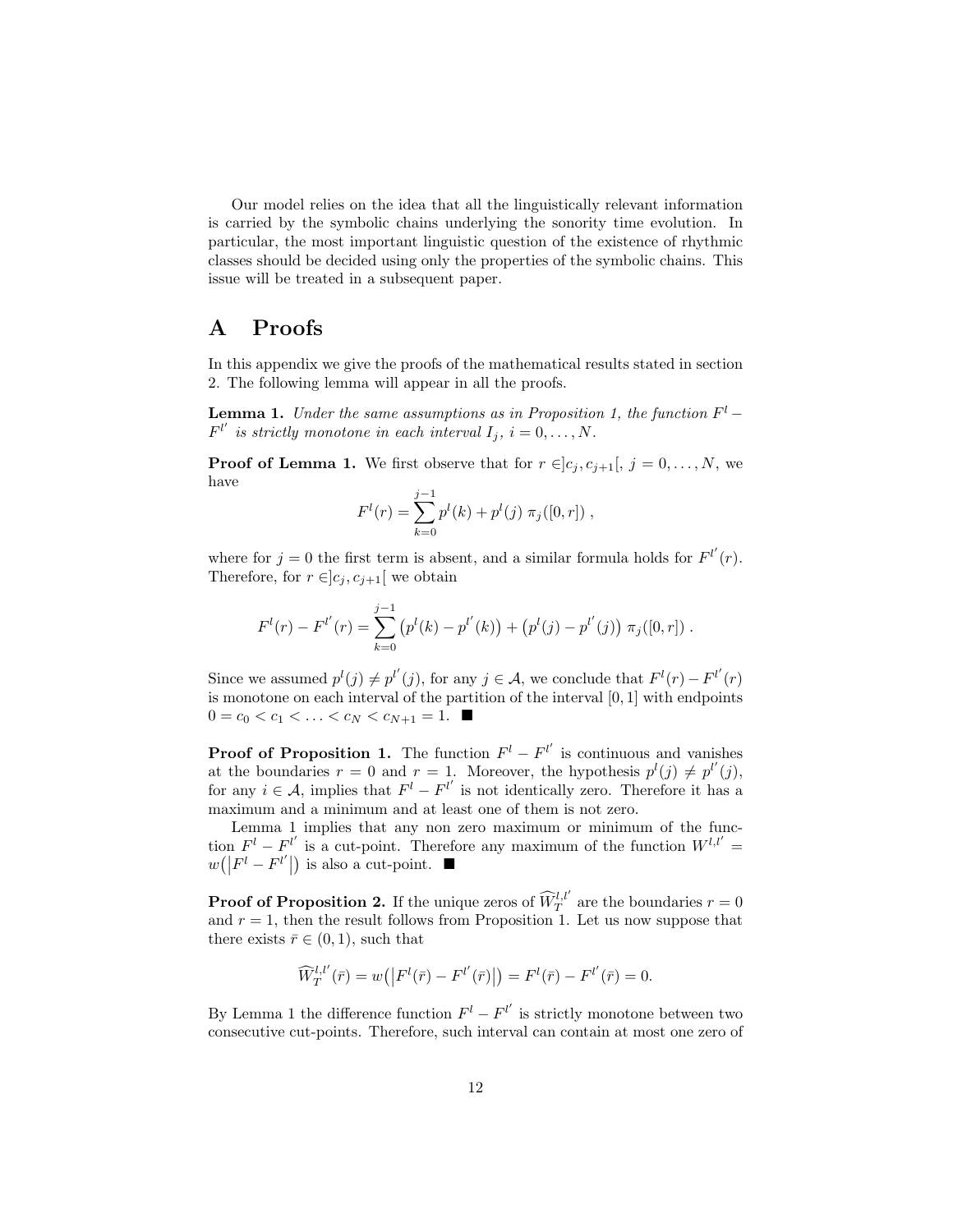the difference function. This implies the proposition.  $\blacksquare$ 

**Proof of Theorem 1.** By hypothesis, the probability measures  $\pi_i$  have no atoms and therefore the functions  $F<sup>l</sup>$  and  $F<sup>l'</sup>$  are continuous. The compactness of the interval [0, 1] implies that they are actually uniformly continuous on the compact set [0, 1].

The empirical distribution functions  $\widehat{F}_T^l$  and  $\widehat{F}_T^{l'}$  are by definition non decreasing. By Birkhoff's Ergodic Theorem, for any rational number  $r \in [0, 1]$  we have

$$
\lim_{T \to +\infty} \widehat{F}_T^l(r) = F^l(r)
$$
 and 
$$
\lim_{T \to +\infty} \widehat{F}_T^{l'}(r) = F^{l'}(r)
$$

almost surely. Therefore by a standard argument, both sequences converge almost surely uniformly in r. Since w is continuous,  $\widehat{W}^{l,l'}_{T}(\cdot)$  converges almost surely uniformly to  $W^{l,l'}(\cdot)$ , as  $T \to +\infty$ . The result follows at once.

### B Acknowledgments

We thank Emmanuel Dupoux, Jacques Mehler, Marina Nespor, Janet Pierrehumbert, Frank Ramus and Sharon Pepperkamp for many illuminating discussions. Special thanks to Frank Ramus for making the data used in this paper available to us.

### References

- [1] Barron, A., Rissanen, J., Yu, B. (1998). The minimum description length principle in coding and modeling. Information theory: 1948–1998. IEEE Trans. Inform. Theory . 44, 2743-2760.
- [2] Bühlmann, P. (1999). Dynamic adaptive partitioning for nonlinear time series. Biometrika, 86, 555-571.
- [3] Cros, A., Demolin, D., Flesia, A.G. and Galves, A. (2005) On the relationship between intra-oral pressure and speech sonority. Interspeech'2005 - Eurospeech.
- [4] Cuesta-Albertos, J.A., Fraiman, R., Galves, A., García, J. and Svarc, M. (2007) Identifying rhythmic classes of languages using their sonority: a Kolmogorov-Smirnov approach. To appear in Journal of Applied Statistics.
- [5] Duarte, D; Galves, A.; Lopes, N.; Maronna, R.(2001). The statistical analysis of acoustic correlates of speech rhythm. Paper presented at the Workshop on Rhythmic patterns, parameter setting and language change, ZiF, University of Bielefeld. Can be downloaded from http://www.physik.unibielefeld.de/complexity/duarte.pdf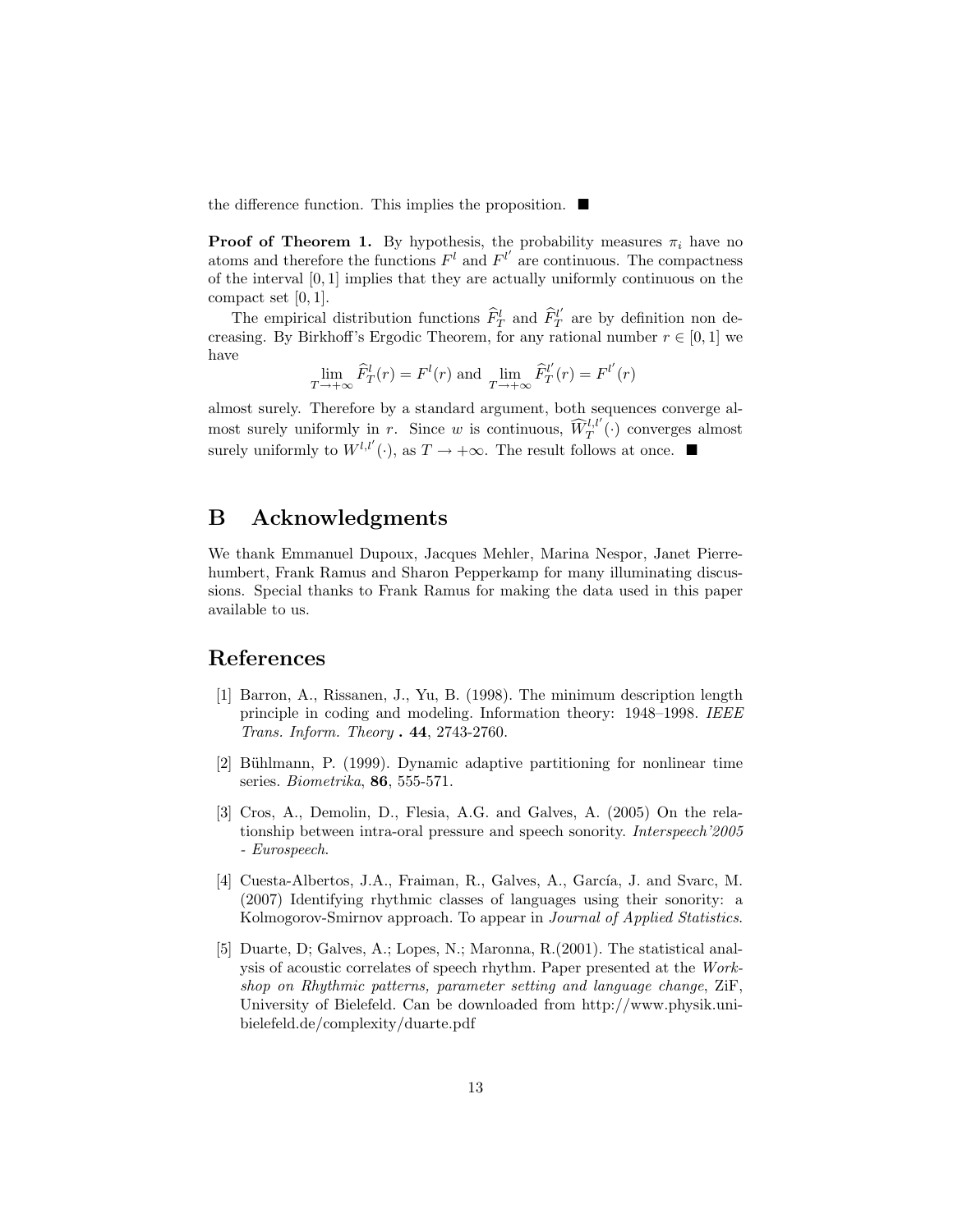- [6] Galves, A., Garcia, J., Duarte, D., Galves, C. (2002). Sonority as a basis for rhythmic class discrimination. Paper presented at Speech Prosody 2002, Aix-en-Provence (can be downloaded from www.lpl.univ-aix.fr/sp2002/pdf/galves-etal.pdf).
- [7] Nazzi, T., Bertoncini, J. and Mehler, J. (1998). Language discrimination by newborns: towards an understanding of the role of rhythm. J. Experimental Psychology: human perception and performance, 24, 756-786.
- [8] Piccolo can be downloaded from www.ime.usp.br/ tycho/prosody/piccolo
- [9] Praat program and manuals. Can be downloaded from www.praat.org.
- [10] Ramus, F. (2002) Acoustic correlates of linguistic rhythm: perspectives. Speech Prosody 2002, Aix-en-Provence. Can be download from www.lpl.univ-aix.fr/sp2002/pdf/ramus.pdf.
- [11] Ramus, F., Nespor, M. and Mehler, J. (1999). Correlates of linguistic rhythm in the speech signal. Cognition, 73, 265-292.

M. Cassandro Dipartimento di Fisica Universit`a di Roma La Sapienza Piazzale Aldo Moro, 5 00185 Roma, Italy e-mail: cassandro@roma1.infn.it

P. Collet Centre de Physique Théorique CNRS UMR 7644, Ecole Polytechnique F-91128 Palaiseau Cedex, France e-mail: collet@cpht.polytechnique.fr

D. Duarte Departamento de Estatística Instituto de Ciências Exatas Universidade Federal de Minas Gerais CEP 31270-901 Belo Horizonte, MG, Brazil e-mail: denisedsma@yahoo.com.br

A. Galves Instituto de Matemática e Estatística Universidade de S˜ao Paulo Rua do Matão, 1010, 05508-090 S˜ao Paulo SP, Brazil e-mail: galves@ime.usp.br